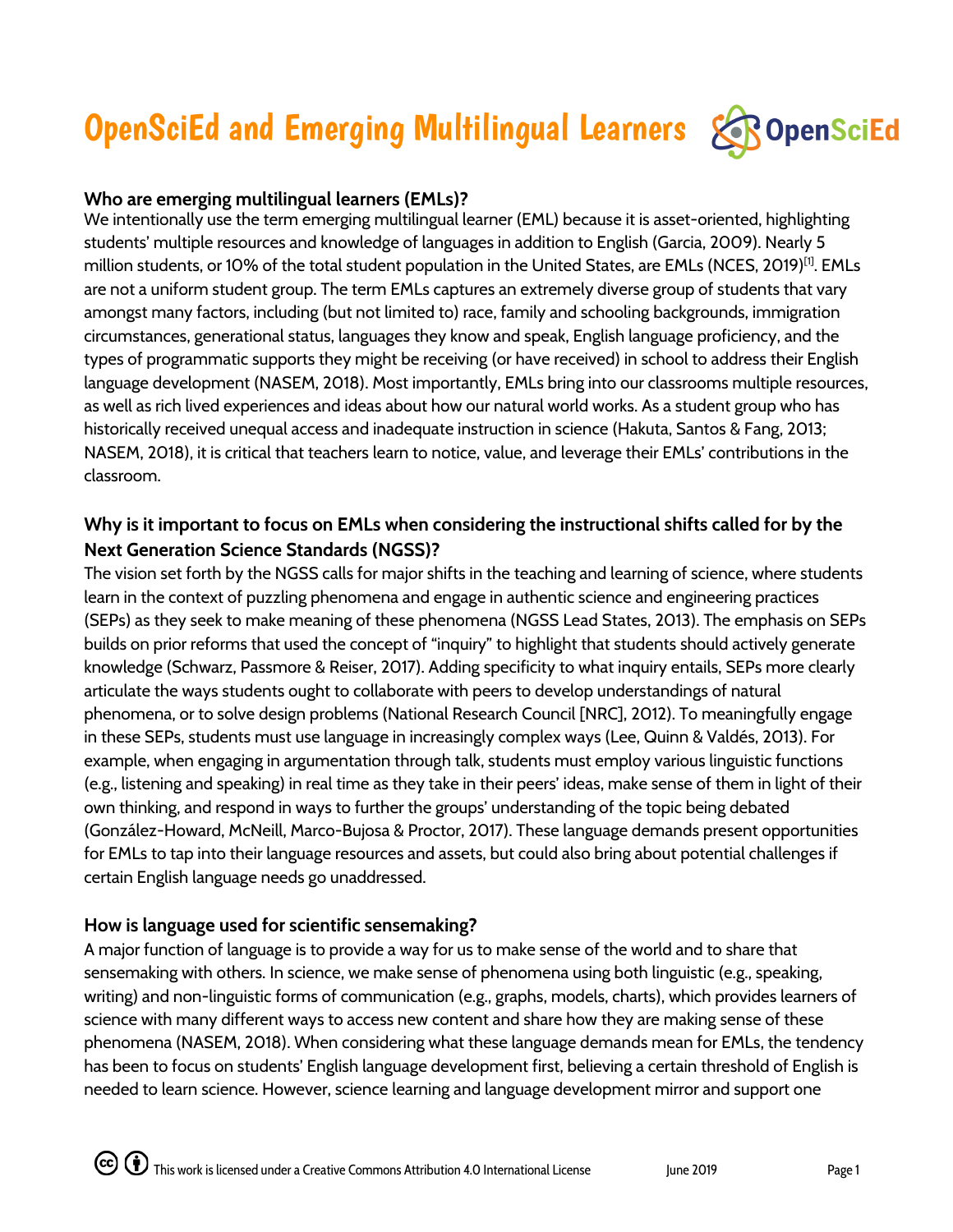another (Lee, Grapin & Haas, 2018), and should not be viewed as two separate processes.

Phenomenon-driven science instruction provides EMLs with authentic contexts and purposes for which to use their developing language(s) and supports students with making sense of the phenomenon being explored (Spycher, González-Howard & August, in press). Moreover, as the content students learn becomes more sophisticated, so do the ways students end up using language to make sense of it (Lee et al., 2018). It is of utmost importance that teachers deeply understand the ways language is used for scientific sensemaking to ensure that all students, particularly EMLs, have equitable learning experiences in the science classroom. Understanding the role of language in sensemaking includes valuing the assets EMLs have, as well as identifying and attending to the challenges they might encounter when engaged in reform-oriented science instruction (González-Howard, Andersen & Mendez Perez, in press). EMLs have many meaning-making resources, which teachers can learn to see and acknowledge in their classrooms (Lee et al., 2018). Focusing on these assets can allow teachers to leverage students' prior conceptions and knowledge about science concepts being covered. This helps make learning experiences more meaningful to EMLs, positioning them as valuable contributors to the classroom community's knowledge construction work. Furthermore, thinking about potential challenges that EMLs might face can allow teachers to come up with solutions to better support their students' needs.

#### **How does OpenSciEd support EMLs?**

There are two primary ways that OpenSciEd supports EMLs: 1) through the curricular design and pedagogical routines that are at the heart of its instructional model, and 2) through educative features embedded in the teacher materials. The curricular design and routines of OpenSciEd grounds students' learning experiences in real-world phenomena. For instance, a 6th grade unit on thermal energy is anchored in students figuring out - *how can containers keep stuff from warming up or cooling down?* In this approach to science learning, students are not just learning canonical science ideas, but instead are working with peers to figure out their own understanding of - and even designing their own solutions for - real problems that occur in our natural world. When the phenomena are relevant and accessible, EMLs are better able to contribute and build from their previous understandings about the phenomena (Spycher et al., in press). As mentioned earlier, engaging in phenomena-driven science instruction also simultaneously supports EMLs' science learning and language development (Lee et al., 2018). Furthermore, the various pedagogical routines embedded in the OpenSciEd instructional model - including, the Anchoring Phenomena Routine, Investigation Routine, Problematizing Routine, and Putting the Pieces Together Routine - encourage EMLs to use their multiple meaning-making resources, and provide students with numerous opportunities to make their ideas public through both linguistic and non-linguistic modes of communication. OpenSciEd teacher materials also include educative features focused on EMLs. These educative features support teachers in considering whether particular learning moments might be spaces where they can leverage their EMLs' assets and/or address potential challenges their students might encounter. Often appearing as supplemental text on the margins of lesson plans, these features help teachers provide additional in-time support and explain why these instructional moves are important for EMLs. These educative features range greatly, from suggesting particular ways to group students to unpacking the meaning of certain words in the context of science.

 $^{[1]}$  This is likely an underestimate because these numbers only reflect students who have been legally identified as English Language Learners (ELLs) and thus entitled, through state and federal laws, to academic coursework with specialized support to help them reach certain thresholds for English proficiency.